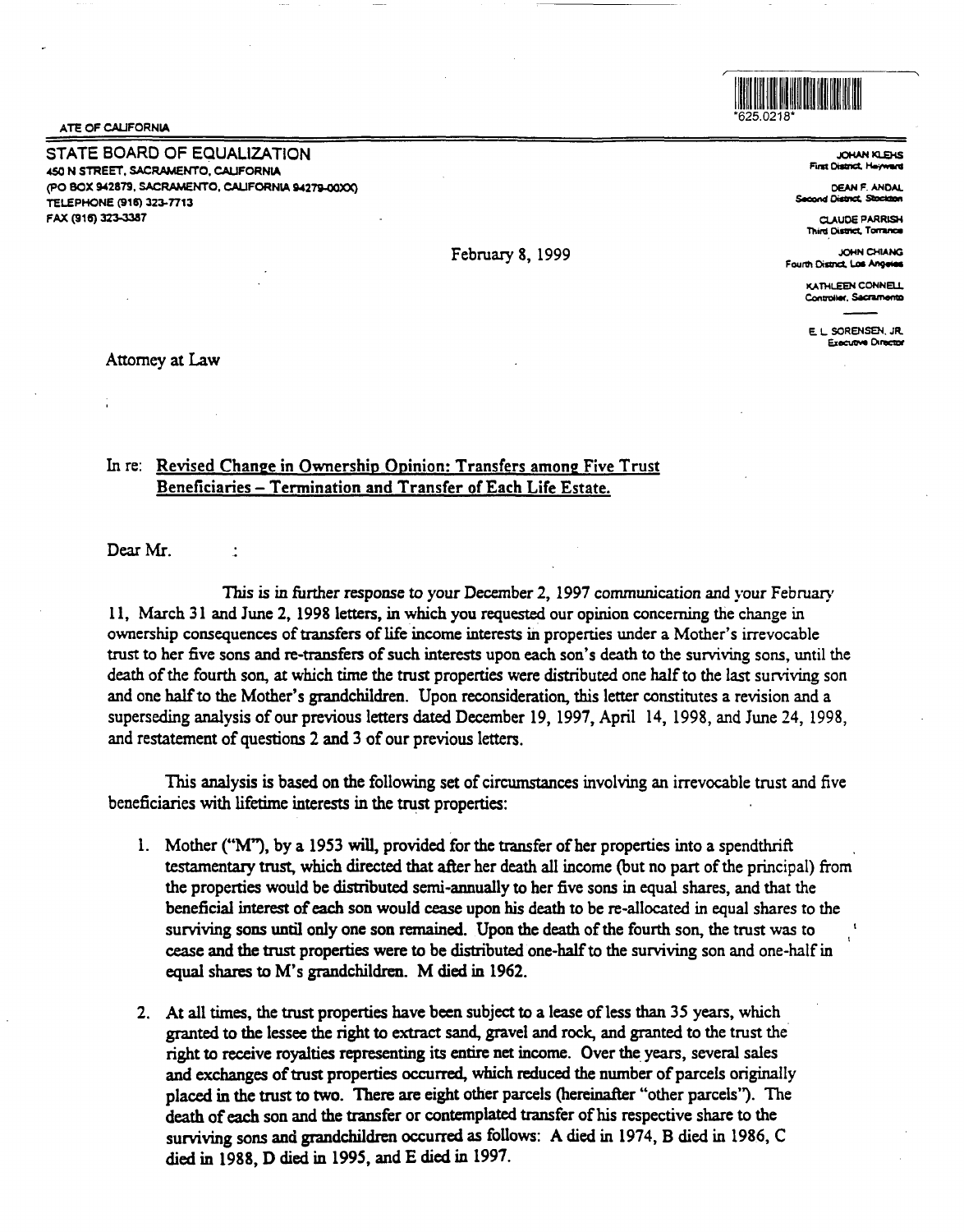- 3. No change in ownership statement was ever filed following the death of each son. After D died in 1995, E as Trustee met with the Assessor's staff and reviewed trust documents to determine the need for filing change in ownership statements; E was advised that no statement was required. Following D's death in 1995, no deeds transferring title to the trust properties either to E or to M's grandchildren were executed.
- 4. *As* of the date of E's death, both parents of some of the grandchildren had predeceased E, and these grandchildren have not received the maximum benefit of the parent/child exclusion under Proposition 58.

Based on the foregoing, you ask three questions. which results in a revision and a superceding analysis of our previous December 19, 1997, April 14 and June 24, 1998 letters. First, you question whether the death of each beneficiary/son triggered a change in ownership of his percentage income interest in the trust properties. Secondly, you question whether change in ownership statements should have been filed and if so, whether penalties may be imposed. Thirdly, you question whether the grandparent/grandchild exclusion may be applied to the transfer by will to E's heirs at the time of his death in 1997.

For the reasons hereinafter explained, the answer to all three questions is yes, except to the extent that the parent/child or grandparent/grandchild exclusion in Section 63.1 apply.

### Question 1.

# Did the death of each beneficiary/son trigger a change in ownership of his percentage income interest in the trust propertv?

## Answer: Yes, except to the extent that the Section 63.1 exclusion applies.

In general, there is only one change in ownership<sup>1</sup> for real property transferred in trust, and that occurs either upon the creation of a trust (such as a transfer to an irrevocable trust in which the trustor/transferor is not the beneficiary) or upon the termination of a trust (when the trustor dies and the property transfers to the beneficiaries). Subject to certain exceptions under Property Tax Rule 462. 160 (a), the transfer of real property into an irrevocable trust, or the date that a revocable trust becomes irrevocable, is a change in ownership of the trust property. In addition, under Section 61(g), any vesting of the right to possession or enjoyment of a remainder interest, which occurs upon the termination of a life estate or other similar precedent property interest, except as provided in subdivision (d) of Section 62 and in Section 63, is a change in ownership. Where, as here, the trustor grants to the trust beneficiaries life estates in the trust property, changes in ownership may occur upon both the creation and termination of the life estates (upon transfer to the remainder persons), unless an exclusion applies.

Under Rule 462.060, the creation, transfer, or termination of a life estate is a change in ownership, apart from the application of an exclusion.

<sup>&</sup>lt;sup>1</sup> Under Section 60, a change in ownership constitutes any "... transfer of a present interest in real property including the beneficial use thereof, the value of which is substantially equal to the value of the fee interest."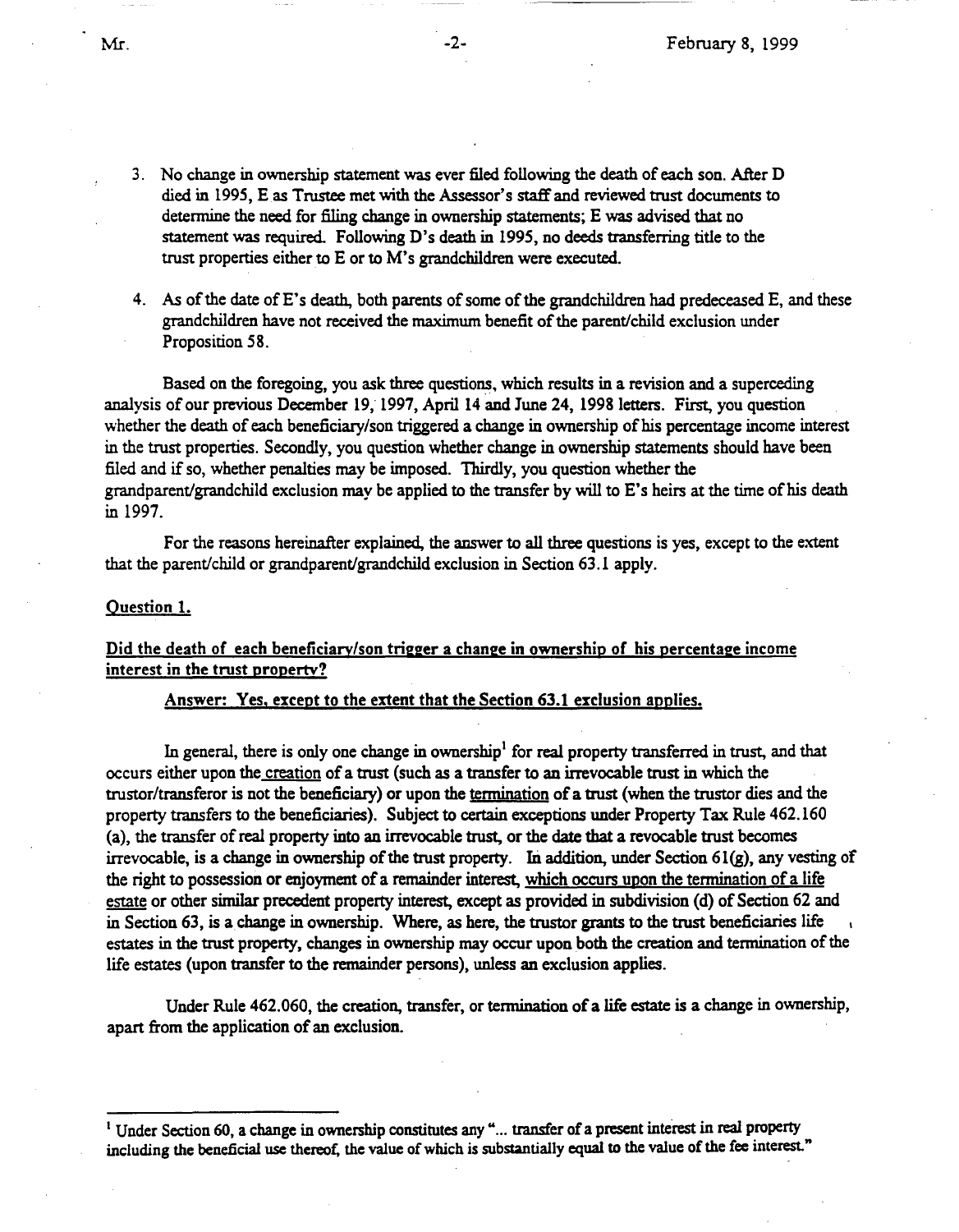(a). LIFE ESTATES. The creation of a life estate in real property is a change in ownership at the time of transfer unless the instrument creating the life estate reserves such estate in the transferor or the transferor's spouse. However, the subsequent transfer of such a life estate by the transferor or the transferor's spouse to a third party is a change in ownership. Upon tennination of such a reserved life estate, the vesting of a right to possession or enjoyment of a remainderman (other than the transferor or the transferor's spouse) is a change in ownership.

Under the life estate exclusion of Section 62(e), if the transfer is to the transferor or the transferor's. spouse, then transfer of an estate for life does not constitute a change in ownership.<sup>2</sup> Alternatively, if the transfer of the life estate is to the children of the grantor/transferor, then the parent/child exclusion under Section 63.1 may apply. Further, if the beneficiaries of the life estate (the life tenants) are the children of the transferor, and the ultimate beneficiaries are remainder persons who qualify as the grandchildren of the transferor, then both the parent/child exclusion and the grandparent/grandchild exclusion under Section 63 .1 may apply. In that case, both the creation and the tennination of the life estate (including the vesting in the remainder persons) could be excluded from change in ownership.

A life estate is defined as an estate whose duration is *limited to the life of a person* holding it, or to the life of some other person. Estate of Smythe (1955) 132 Cal.App.2d 343. A life estate can be granted or reserved by deed, created by will, trust or by any other written instrument. No particular language is required to create a life estate. It is any reservation of a lifetime interest (estate) in a recorded instrument creating a right or privilege for the benefit of the grantor or others in the land and withholding that right or privilege from the operation of the grant. By the reservation, the grantor reserves something in himself or others which is newly created by the grant. Victorv Oil Co. v. Hancock Oil Co. (1954) 125 Cal.App.2d 222.

This definition is consistent with the rationale for the exclusion adopted by the Legislature in Section 62 (e). That rationale, stated in Implementation of Proposition 13, Vol. I, Property Tax Assessment, by the Assembly Revenue and Taxation Committee, October 29, 1979, page 29, is as follows:

(3) ... Transfers with a retained life estate are not ownership changes until the life tenant dies. The life tenant has the dominant or primary interest under the value equivalence element of the general change in ownership definition, and there is no transfer of the present interest in the property until the life tenant dies and the property vests in the remainder. At that time, the provisions of trusts and interspousal transfers permitting, a change in ownership shall be deemed to have occurred (Section 62(e)).

Based on the facts here, Mom's properties transferred in equal shares to five beneficiaries (her sons) through the trust which became irrevocable when she died in 1962. There would have been a change in ownership of the properties at that time, except that the transfer was before the adoption of Proposition ' 13. Each son became a sole present beneficiary, therefore the owner, of 20% of the trust property at that time. The fact that their interests were held as "income" beneficiaries, rather than in possession or "use," does not alter the fact that they each held present beneficial ownership in the property to the extent of their percentage interest. Whether the beneficiary makes a present use of his percentage interest in the property, or whether he receives the income produced by his percentage interest in the property, he is considered the

<sup>2</sup>The decision in *Pacific Southwest Realty Co. v. County of Los Angeles* (1991) 1 Cal.4th 155 does not alter the conclusion *that* each of the five sons, as beneficiaries with lifetime income interests under the trust, owned present beneficial interests in the trust properties per Section 60. There is no inconsistency between *that* case and the Eisenlauer Memorandum, 7/28/89, Annotation No. 220.0780.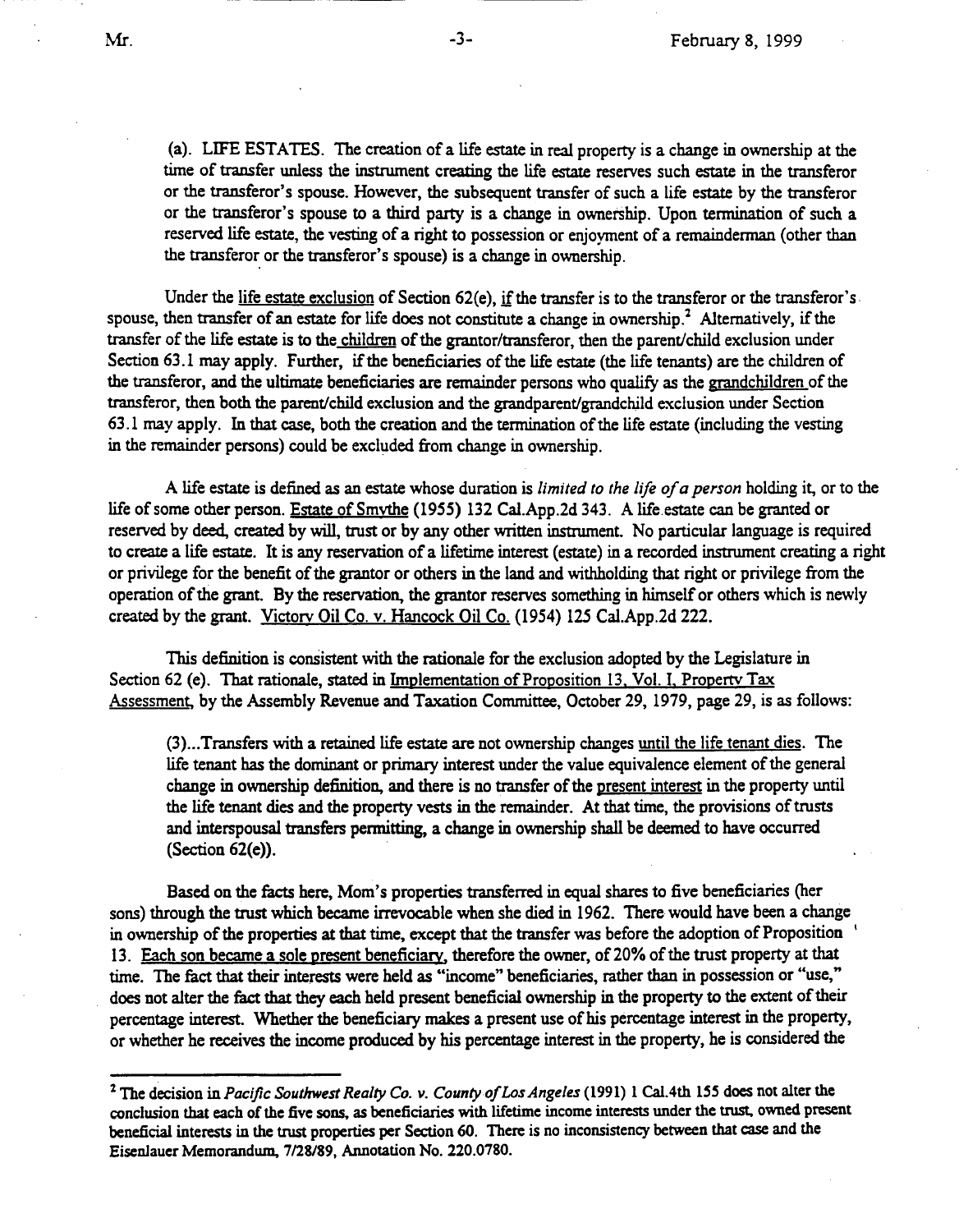"owner" and proper assessee of that percentage interest for property tax purposes. (See Eisenlauer Memorandum. 7/28/89, Annotation No. 220.0780, Enclosed).

The primary question is whether additional changes in ownership of the trust property occurred during the ensuing years as the result of the death and termination of the life estate of each son, B, C, D, and E. (There was no change in ownership in 1974 when A died, since it was before the adoption of Proposition 13.) In our previous opinion letters to you, we answered this question affirmatively, because the termination of a life estate resulting from the death of a life tenant with a vesting in another person constitutes a change in ownership, and the parent/child exclusion did not apply since the transfer was made by each son. However, overlooked was our longstanding position regarding transferors: where a life estate terminates as a result of the death of the life tenant, the transfer to the remainderman is from the transferor of the remainder interest, not from the life tenant. (See Annotation Nos. 220.0372 and 220.0373, enclosed.) This is because the statutory language in Section 61(g), Section 61(h) and Section 62(d) always identifies the grantor of a life estate as the ''transferor" of the remainder or reversionary interest. The only "exception" occurs when the life tenant has not died, but transfers his interest during his lifetime to the remainder person or to a third party, in which case the life tenant is the "transferor." (See Annotation No. 220.0372, Enclosed.)

In the instant case, Mom, as grantor/trustor, directed that on the date of each son's death, his interest would transfer to her surviving sons in equal shares. Under the trust instrument, when each son died, his life estate terminated and his percentage interest transferred by order of Mom's trust to the other sons. Thus, Mom was the "transferor," not the deceased life tenant (son). Since Mom was the transferor, the parent/child exclusion and/or the grandparent/grandchild exclusion in Section 63 .1 would apply to exclude from change in ownership the termination of each life estate, providing that the filing and other requirements are met. If for some reason, any one of these transfers does not qualify for the exclusion, (e.g., if the 1986 termination of B's life estate and transfer to C, D, and E, occurred before the effective date of the parent/child exclusion (Proposition 58) on November 6, 1986), then the change in ownership would not be excluded, and the trust property would be reappraised to the extent of the interest transferred (e.g., B's former interest would be reappraised).

Based on the foregoing, the following consequences occurred on the death of sons A, B, C, D, and E, assuming that the parent/child exclusion or the grandparent/grandchild exclusion applied:

1. No change in ownership in 1974 when A died, since it was before the adoption of Proposition 13; however, when the life estate terminated, surviving sons, B, C, D, and E, received through Mom's trust. one-quarter of A's 20% interest, resulting in each owning a 25% interest in the trust property.

2. Change in ownership of B's 25%.when his life estate terminated in 1986 and each of the surviving sons, C, D, and E received through Mom's trust one-third of his 25% interest, except that the transfer is excluded under parent/child in Section 63.1. C, D, and E each owned a 33.33% interest in the trust property.

3. Change in ownership of C's 33.33% when his life estate terminated in 1988, and each of the surviving sons, D and E, received through Mom's trust one-half of his 33.33% interest, except that the transfer is excluded under parent/child in Section 63.1. D and E each owned a *50%* interest in the trust property.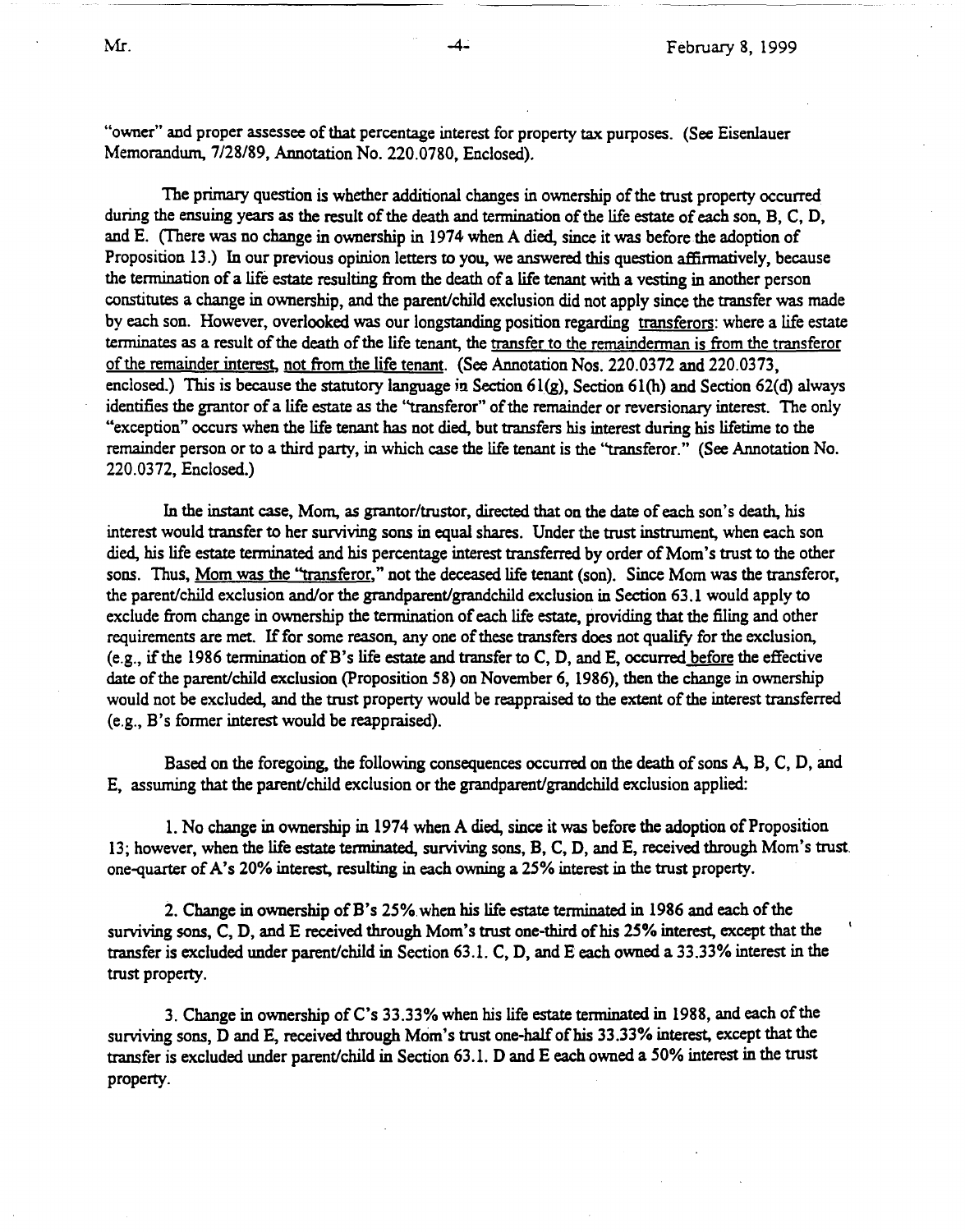4. Change in ownership of D's 50% on the tennination of his life estate in 1995. Mom's trust terminated, and D's interest transferred to the remainder persons (Mom's grandchildren), with the result that each grandchild received an interest in *50%* of the trust property previously owned by D. The grandparent/grandchild exclusion would not apply to the extent of the interests received by D's grandchildren, since it was not adopted until March 26, 1996 (Proposition 193). (No interests transferred to E who retained his 50%.)

*S.* Change in ownership of E's 50% interest when he died in 1997, because the trust terminated and E's interest transferred to the remainder persons, Mom's grandchildren, with the result that each grandchild received an interest in 50% of the trust property previously owned by E. However, the grandparent/grandchild exclusion may apply.

#### **Question 2.**

**Were change** in **ownership statements required to be filed on the death of each son?** 

#### **Answer: Yes.**

The language of Sections 480 and 482 clearly provides that Sections 480, 480.1 and 480.2 apply to all changes in ownership subject to their terms and requires statements to be filed for all such changes in ownership "occurring on or after March 1, 1975...". In regard to trust transfers, Section 480 (b) states (since September 30, 1994) that ''the change in ownership statement or statements shall be filed by the trustee (if the property was held in trust) or the transferee with the county recorder or assessor in each county in which the decedent owned an interest in real property within 150 days after the date of death."

Prior to September 30, 1994, the statute was silent regarding the specific duty of a trustee to file a change in ownership statement where the property was held in trust. However, the basic filing requirements were substantially the same in that any transferee of real property or mobilehome subject to local property tax had to file a change in ownership statement. Thus, where the death of a grantor caused or causes a transfer of the beneficial interests in property, the trustee's or transferee's failure to file a change in ownership statement results in escape assessments, interest, and penalties.

Section 482 expressly provides that a change in ownership statement is to be filed, even if the transfer reported did not result in a change in ownership or was excluded from change in ownership under another provision of law. When a transfer does not constitute a change in ownership or is excluded, the penalty for failure to file a change in ownership statement is ten percent of the current year's taxes. Thus, a change in ownership statement should have been filed on the death of each beneficiary son, even if the tennination of his life estate was excluded from change in ownership as a parent/child transfer from Mom to the surviving sons or as a grandparent/grandchild transfer from Mom to the grandchildren. Specifically, change in ownership statements should have been filed within 45 days of the death of B in 1986, within 45 days of the death of C in 1988, within 150 days after the death of D in 1995, and within 150 days after the death of E in 1997.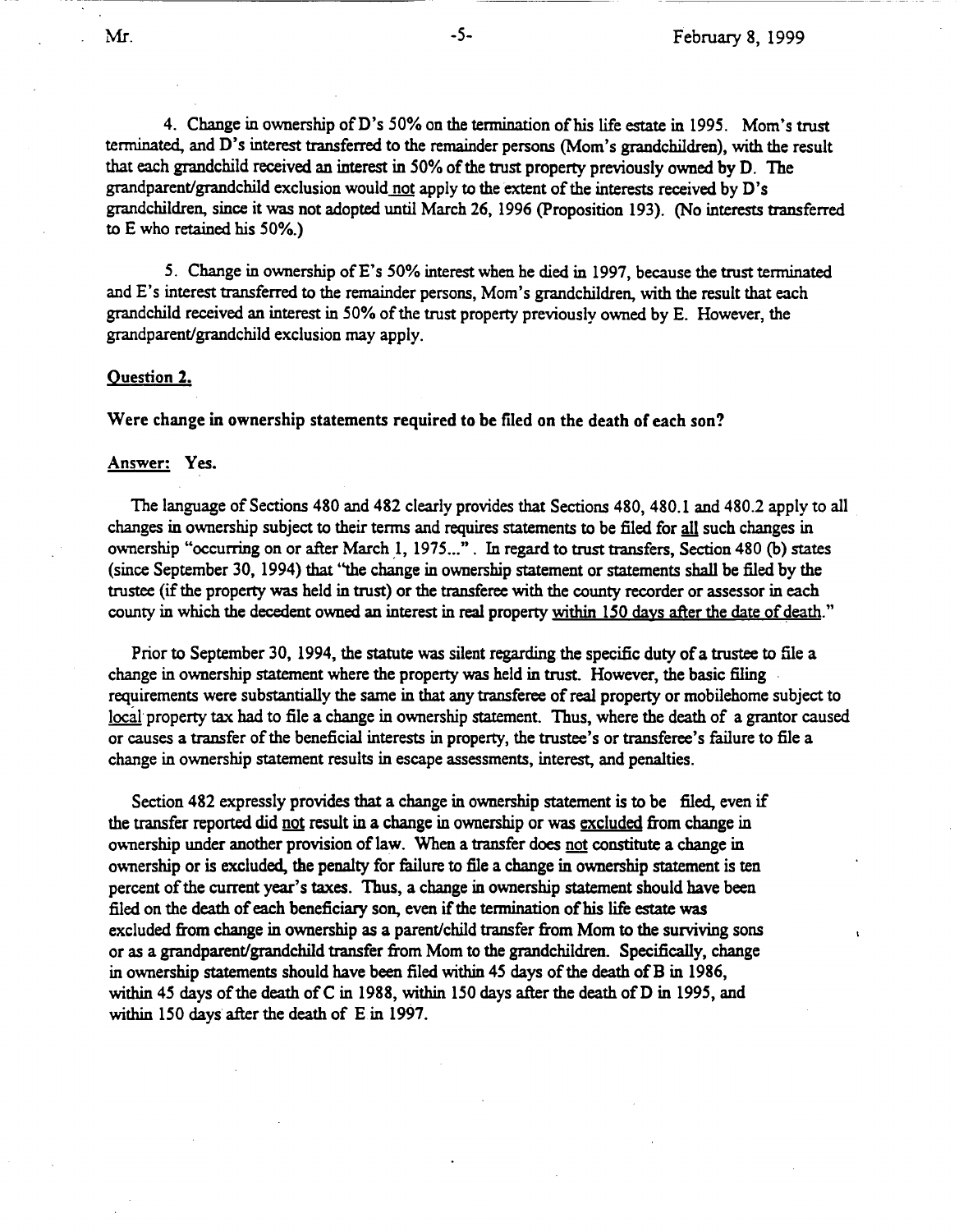Penalties for failure to file a change in ownership statement may not be imposed, however, unless a person or legal entity fails to do so within 45 days from the date of a written request bv the assessor, regardless of whether a change in ownership has actually occurred. (Section 482 and 482.1.) If a written request was made by the assessor and the person failed to file the statement, the consequences of failing to timely file are three-fold.

First, Section 482.1 authorizes the imposition of the penalty described in Section 482, in the amount of either \$100, or 10 percent of the taxes applicable to the new base year value reflecting the change in ownership (or current year's taxes if no change in ownership occurred), whichever is greater, but not to exceed \$2,500. Second, until the change in ownership statement is filed, the assessor's time limits for making supplemental and escape assessments do not commence ( Sections 532 (b) and 75.1 l(d)). This provision delays the commencement of the statute of limitations period for all escape and supplemental assessments that occur prior to the time the statement is filed. After the statement is filed, there is no further delay, and the limitations period in Section 532(a) and 75.11(d) apply. (This provision does not limit the number of escape assessments made, but sets the time period in which they must be enrolled. See Letter to Assessors No. 95/35, p 5, attached.)

The third consequence is that escape assessments made as the result of a person's failure to file a change in ownership statement are subject to the 25% penalty assessment imposed under Section 504 and the 9 percent interest charge authorized by Section 506. *As* set forth in Section 531.2, the penaltv provisions of Article 3 commencing with Section 501 apply to any "real property which escaped assessment " (including property which has since been transferred to a bona fide purchaser or become subject to a lien) as a result of an unrecorded change in ownership," for which a statement required by Section 480 was not filed. *As* further set forth in Sections 532 and 75.ll(d}, the 25% penalty in Section 504 shall be added in the case where real property has escaped taxation or has been underassessed following an unreported change in ownership. (See LTA No. 95/35, p 3, attached.) Interest, as provided in Section 506 at the rate of three-fourths of 1 percent per month (9 percent annual) must also be added.

Once the required change in ownership statements are filed for the transfers occurring on the death of sons B, C, D, and E, the assessor is required to reappraise the portion of the property transferred and levy escape and supplemental assessments as may be appropriate.<sup>3</sup> Thus, if the parent/child exclusion was not in effect on B's death in 1986, escape assessments would apply to B's 25% interest in all trust property on the date of his 1986 death, excluding any parcels transferred to third parties before such date and including all parcels in trust on that date. Since the grandparent/grandchild exclusion was not in effect on the date of D's 1995 death, escape assessments would apply to D's *50%* interest in all trust property, excluding any parcels transferred to third parties before such date and including any parcels in Trust on that date.

<sup>&</sup>lt;sup>3</sup> As an example, if change in ownership statements are filed in January 1998, and the assessor determines that B's death in 1986 triggered a change in ownership of 25% of the property, a new 1986 base year value will be enrolled for each parcel the trust held in 1986. In addition, that value would be factored forward to 1998 for each parcel the trust still held in 1998, and that value for the other parcels would be factored forward from 1986 for each year until the parcels were transferred to others. Escape assessments would then be made for 1987 through 1998 on all parcels not transferred to others at the time and on any parcels which were transferred to others, but only up to the date of the particular transfer. Supplemental assessments would also be made as described in LTA No. 95/3S. Simple interest of 9% under Section 506 and a penalty of 25% in Section 504 would also apply.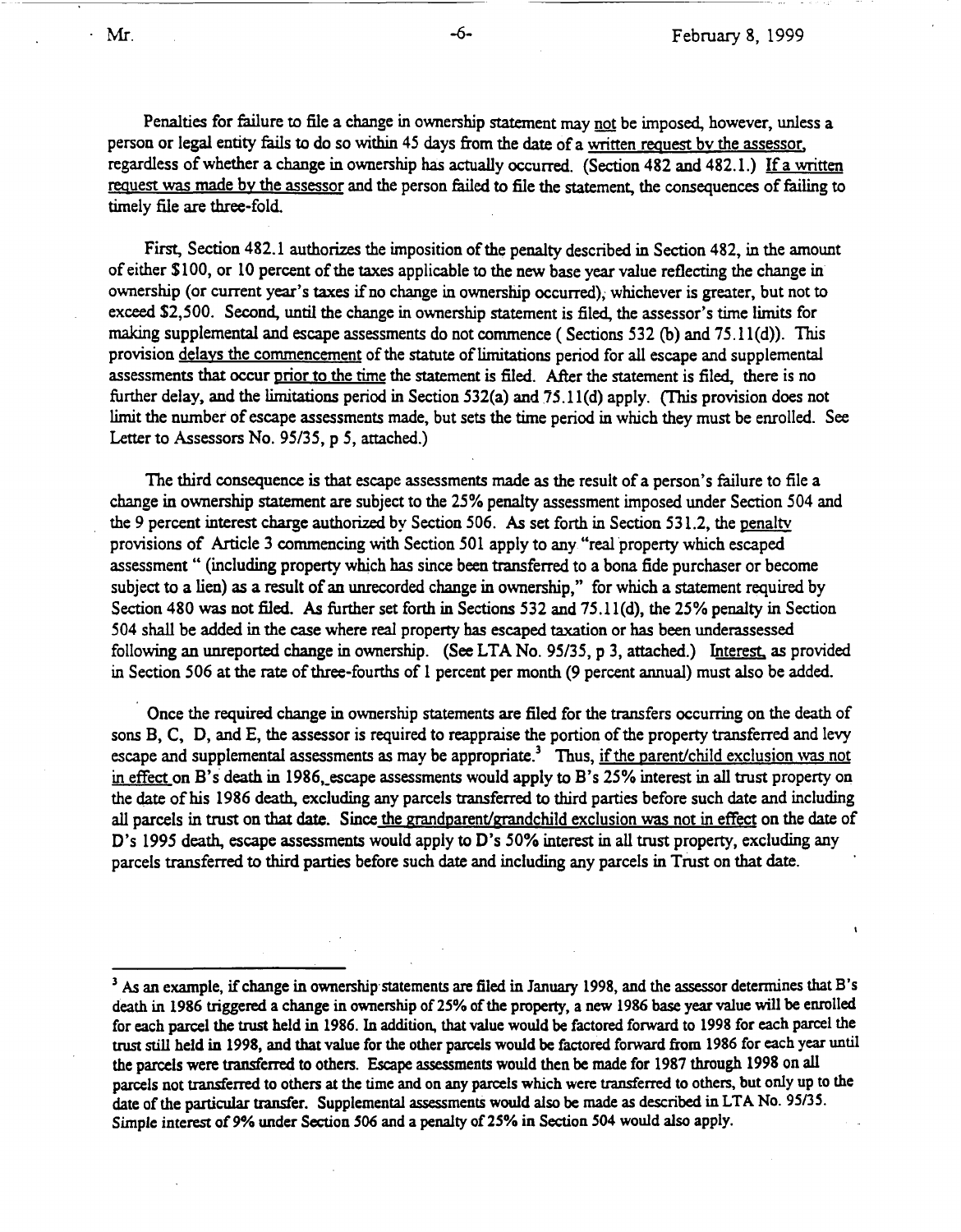### Question 3.

Does the grandparent/grandchild exclusion apply to the transfer by will to E's heirs at the time of his death in 1997?

## Answer: Yes.

As explained in our December 19, 1997 letter, the grandparent/grandchild exclusion in Section 63.l(a) and (c) is applicable to the transfer of remainder interests in trust to M's grandchildren, providing that all other requirements are met. You indicated that both of the parents of some of the grandchildren predeceased E, and that these grandchildren did not previously receive the maximum benefit under Proposition 58 from their parents. This fact leads to the conclusion that such grandchildren may be eligible for the grandparent/grandchild exclusion. The result would be to exclude from change in ownership some or all of E's 50% interest in trust property that transferred to M's grandchildren on his 1997 death.

Assuming the occurrence of the death of the parents of some of the grandchildren, the 1997 transfer on E's death would be from M to her eligible grandchildren and would comply with the narrow requirements of the exclusion (which requirements state that it applies "between grandparents and their grandchild or grandchildren," only if "all of the parents of that grandchild or those grandchildren, who qualify as the children of the grandparents, are deceased as of the date of the purchase or transfer.'') You are correct in assuming that under such facts the intent of the constitutional amendment (paragraph (2)(A)(B), subdivision (h), Article XIII A), to allow taxpayers the grandparent/grandchild exclusion up to the amount of the parent's \$1 million (under the parent/child exclusion), if taxpayer's parents are "deceased," and if taxpayer has not already received the maximum property tax benefit of Proposition 58 from bis or her parents, is met. (See Letter to Assessors No. 97/32, attached.)

As stated in our December 19, 1997 letter, this is the same analysis we have provided regarding trusts with an intervening lifetime beneficiary. Since the enactment of Proposition 58 and Section 63.1, the parent/child exclusion has been applicable to transfers through the medium of a trust, provided that the eligible transferee (child) is the beneficiary of the trust. It has further been our position that one may be the present beneficiary of a trust even though the right to receive the income from the trust property lasts only for a beneficiary's lifetime or someone else's lifetime. However, once the lifetime interest of that beneficiary ceases, we have long applied Section  $61(g)$  and Rule 462.060(a) stating that there is a change in ownership at that time, because the entire right to property has then become possessory and has vested in the remainder persons. In effect, when the lifetime beneficiary dies, his or her life estate terminates and the property transfers by prior directive of the trustor/transferor to the remainder persons. Until the adoption · of Proposition 193 in 1996, we consistently held in situations such as this, that where the trustor/transferor is a grandparent, the lifetime beneficiaries are the children, and the remainder persons are the grandchildren. the parent/child exclusion does not apply when the grandchildren's remainder interests become possessory, because the "transferor" is the grandparent, not the parents who simply held the intervening life estate.

Now that the grandparent/grandchild exclusion is available, there is no reason why it should not apply in these situations. Since the facts indicate that the grandparent (Mom) is both the trustor (or trustor's spouse) of the trust property and the grantor of the lifetime interests, and since she provided that the remainder interests in the trust properties would transfer to her grandchildren upon the death of the lifetime beneficiaries, she is the "eligible transferor" to her grandchildren for purposes of this exclusion. The grandchildren will qualify as "eligible transferees" under the exclusion in each case in which all of their parents who qualify as the "children" of the grandparent (Mom) are deceased at the time of the